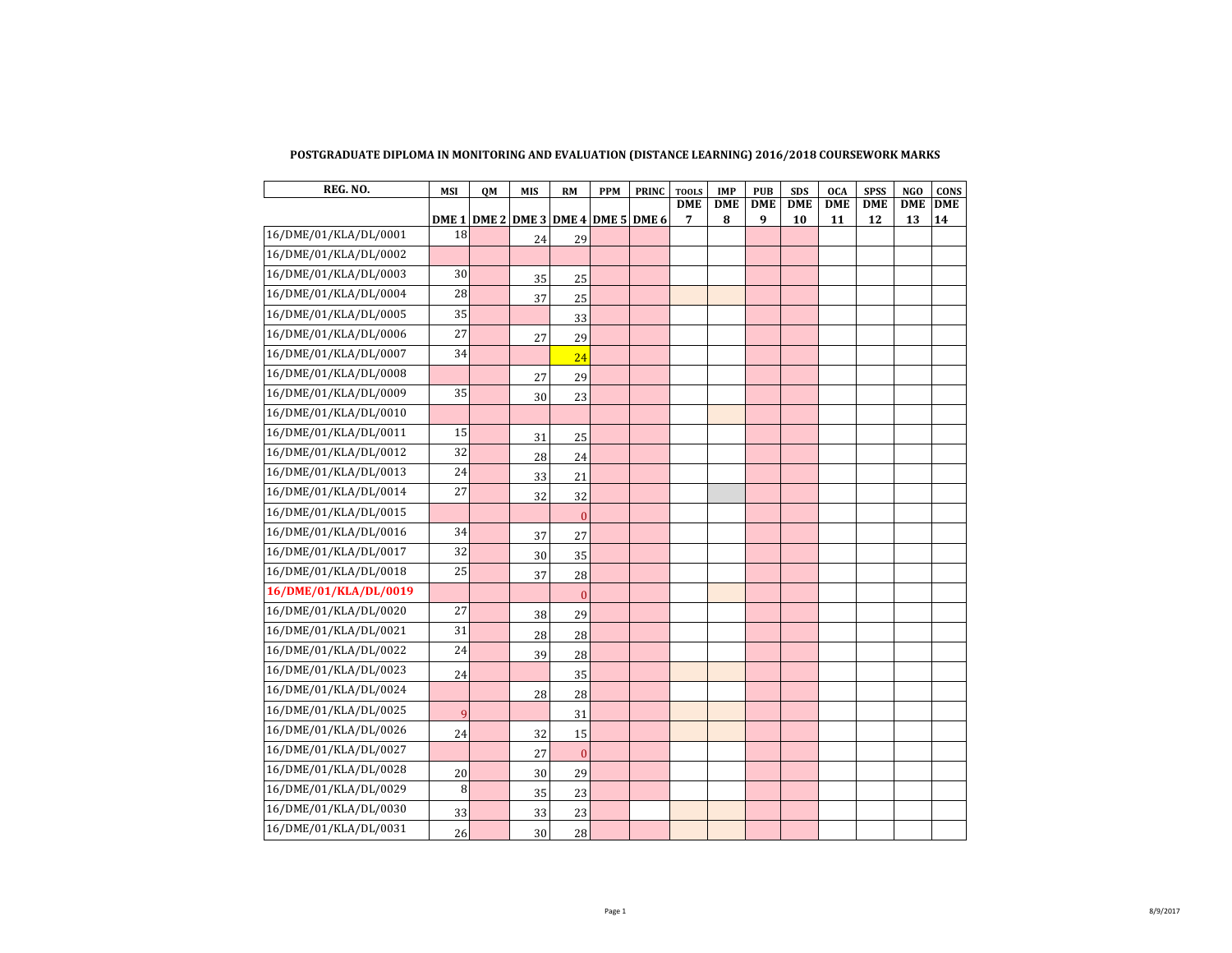| REG. NO.                        | MSI | OM | MIS             | <b>RM</b>       | <b>PPM</b> | <b>PRINC</b> | <b>TOOLS</b> | <b>IMP</b> | <b>PUB</b> | <b>SDS</b> | <b>OCA</b> | <b>SPSS</b> | NGO | <b>CONS</b> |
|---------------------------------|-----|----|-----------------|-----------------|------------|--------------|--------------|------------|------------|------------|------------|-------------|-----|-------------|
| A/DL/0032<br>16/DME/01/<br>/KLA | 28  |    | $\sim$ $-$<br>. | $\sim$ $-$<br>- |            |              |              |            |            |            |            |             |     |             |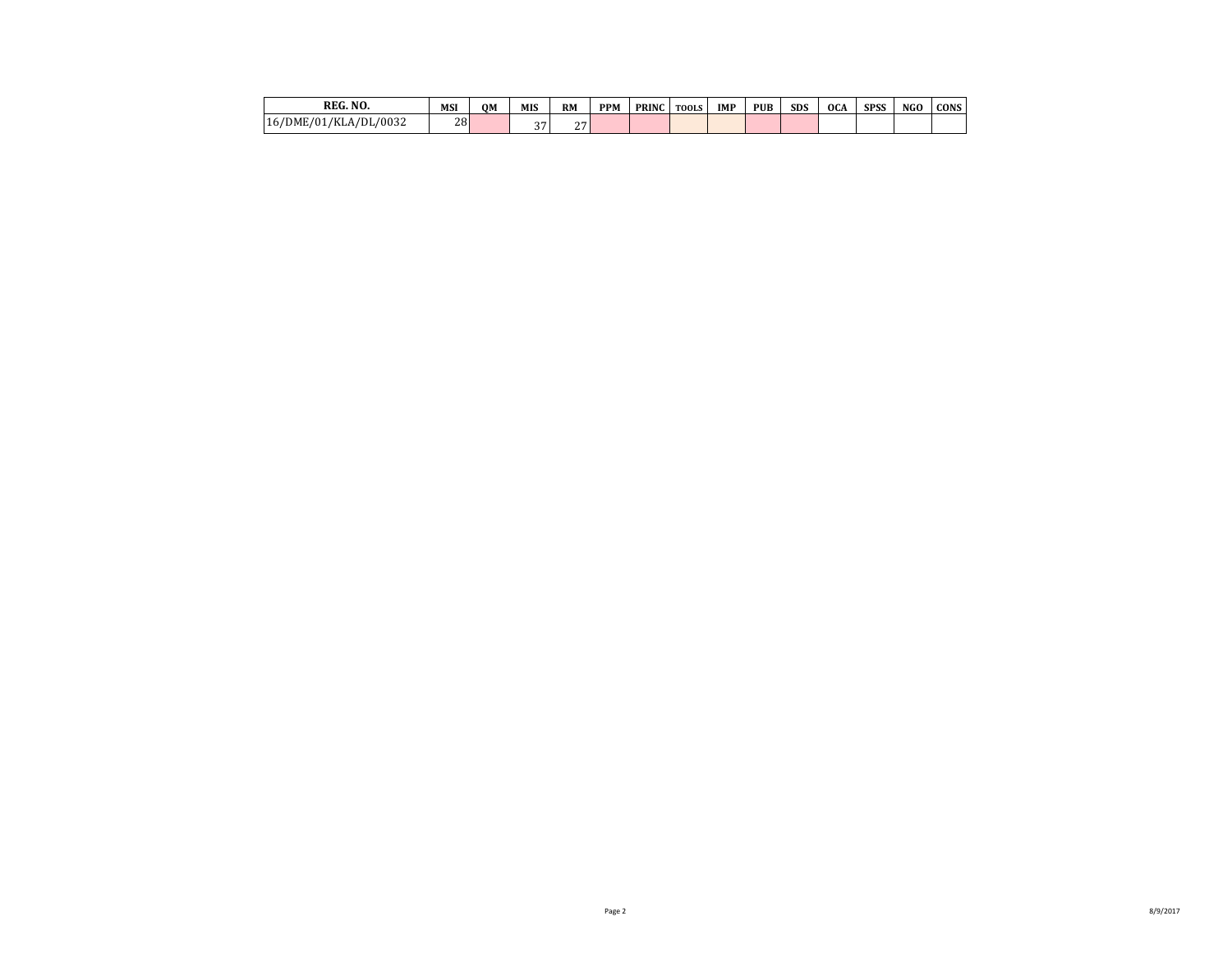| REG. NO.                       | <b>MSI</b> | <b>OM</b> | <b>MIS</b> | <b>RM</b> | <b>PPM</b> | <b>PRINC</b> | <b>TOOLS</b> | <b>IMP</b> | <b>PUB</b> | <b>SDS</b> | <b>OCA</b> | <b>SPSS</b> | <b>NGO</b> | <b>CONS</b> |
|--------------------------------|------------|-----------|------------|-----------|------------|--------------|--------------|------------|------------|------------|------------|-------------|------------|-------------|
| 16/DME/01/KLA/DL/0033          | 27         |           | 23         | 24        |            |              |              |            |            |            |            |             |            |             |
| 16/DME/01/KLA/DL/0034          | 33         |           | 30         | 31        |            |              |              |            |            |            |            |             |            |             |
| 16/DME/01/KLA/DL/0035          | 20         |           | 32         | 23        |            |              |              |            |            |            |            |             |            |             |
| 16/DME/01/KLA/DL/0036          |            |           |            | 19        |            |              |              |            |            |            |            |             |            |             |
| 16/DME/01/KLA/DL/0037          |            |           |            | 24        |            |              |              |            |            |            |            |             |            |             |
| 16/DME/01/KLA/DL/0038          | 20         |           | 35         |           |            |              |              |            |            |            |            |             |            |             |
| 16/DME/01/KLA/DL/0039          | 33         |           |            |           |            |              |              |            |            |            |            |             |            |             |
| 16/DME/01/KLA/DL/0040          | 28         |           |            |           |            |              |              |            |            |            |            |             |            |             |
|                                |            |           |            |           |            |              |              |            |            |            |            |             |            |             |
|                                |            |           |            |           |            |              |              |            |            |            |            |             |            |             |
| <b>CONTINUING PARTICIPANTS</b> |            |           |            |           |            |              |              |            |            |            |            |             |            |             |
| 12/DME/DL/060                  |            |           |            |           |            |              |              |            |            |            |            |             |            |             |
| 13/DME/DL/008                  |            |           |            |           |            |              |              |            |            |            |            |             |            |             |
| 13/DME/DL/018                  |            |           |            |           |            |              |              |            |            |            |            |             |            |             |
| 13/DME/DL/024                  |            |           |            |           |            |              |              |            |            |            |            |             |            |             |
| 13/DME/DL/034                  |            |           |            |           |            |              |              |            |            |            |            |             |            |             |
| 13/DME/DL/043                  |            |           |            |           |            |              |              |            |            |            |            |             |            |             |
| 13/DME/DL/050                  |            |           |            |           |            |              |              |            |            |            |            |             |            |             |
| 13/DME/DL/059                  |            |           |            |           |            |              |              |            |            |            |            |             |            |             |
| 14/DME/01/KLA/DL/0037          |            |           |            |           |            |              |              |            |            |            |            |             |            |             |
| 14/DME/01/KLA/DL/0040          |            |           |            |           |            |              |              |            |            |            |            |             |            |             |
|                                |            |           |            |           |            |              |              |            |            |            |            |             |            |             |

Management Skills Improvement

Management Information Systems Research Methods Quantitative Methods in Decision Making Project Planning and Management Monitoring and Evaluation Principles and Perspectives Tools, Frameworks and Design of Monitoring and Evaluation Systems Evaluation and Impact Assessement Monitoring and Evaluation in the Public Sector Sustainable Development Strategies Organizational Capacity Assessment for Monitoring and Evaluation Statistical Software Packages for Monitoring and Evaluation NGO Management Consultancy Skills Development